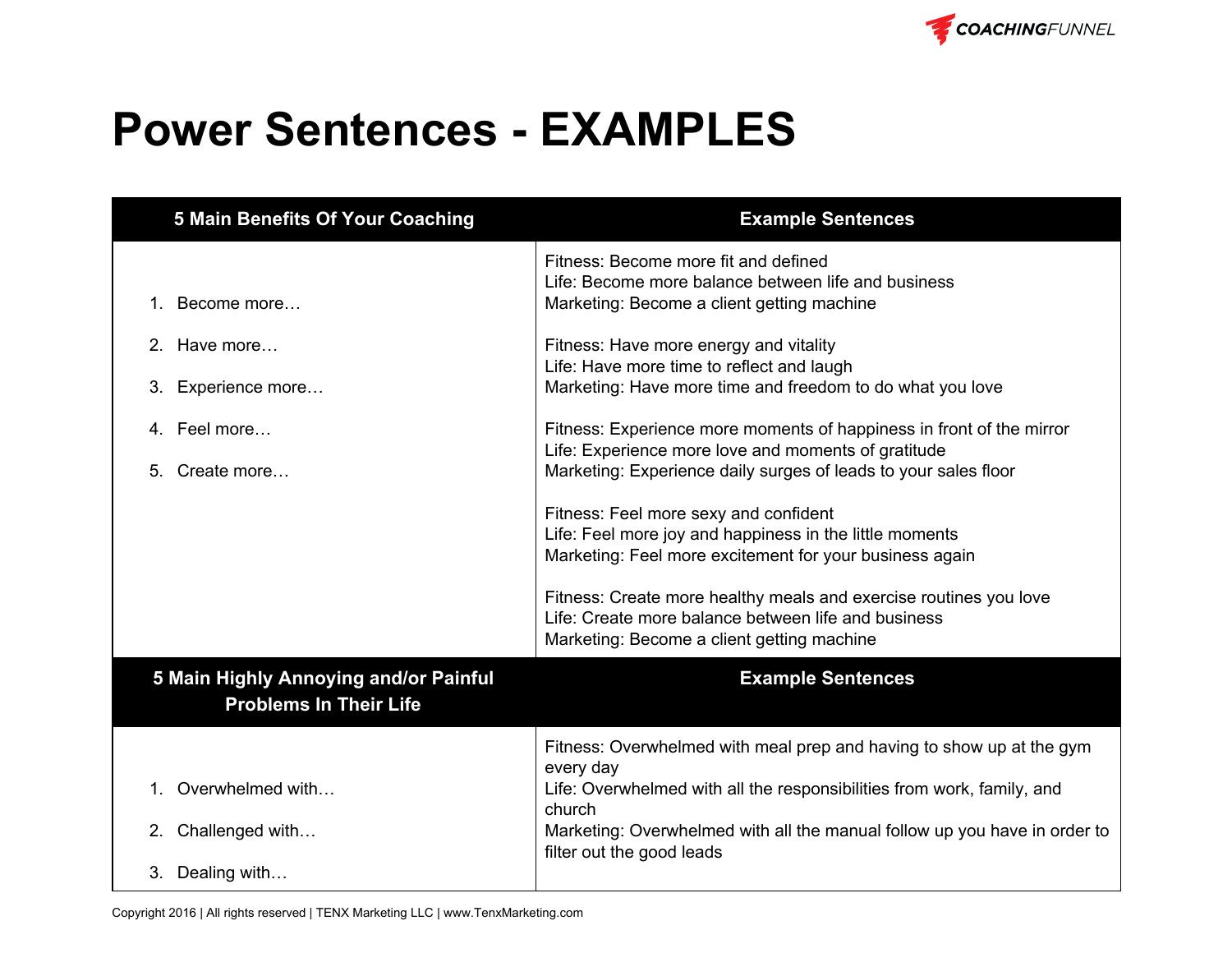

| 4. Plagued by<br>5. Suffering from                                                                                                                                                    | Fitness: Challenged with these last 10 lbs that don't seem to come off<br>Life: Challenged with the overwhelm of balancing everything life has to<br>throw at you<br>Marketing: Challenged with worthless leads who don't really want or need<br>your services |
|---------------------------------------------------------------------------------------------------------------------------------------------------------------------------------------|----------------------------------------------------------------------------------------------------------------------------------------------------------------------------------------------------------------------------------------------------------------|
|                                                                                                                                                                                       | Fitness: Dealing with the rat race at the gym and endless treadmill<br>Life: Dealing with confusion on what to focus on at this stage of your life<br>Marketing: Dealing with the tech headaches and stuff you just aren't good<br>at                          |
|                                                                                                                                                                                       | Fitness: Plagued by the endless calorie counting<br>Life: Plagued by your downwards spiraling marriage<br>Marketing: Plagued by the lack of cash flow and the feast or famine rut<br>you're in                                                                 |
|                                                                                                                                                                                       | Fitness: Suffering from boring workouts and eating plain chicken and tuna<br>every day<br>Life: Suffering from depression and doubt<br>Marketing: Suffering from a lack of sales                                                                               |
|                                                                                                                                                                                       |                                                                                                                                                                                                                                                                |
| <b>6 Sentences To Complete</b>                                                                                                                                                        | <b>Example Sentences</b>                                                                                                                                                                                                                                       |
|                                                                                                                                                                                       | <b>ONE</b>                                                                                                                                                                                                                                                     |
| 1. Have you ever wondered what it would be like<br>to have [major result or desire they've<br>always wanted]? I'll show you how when you<br>[action you want them to take right now]. | Fitness:<br>Have you ever wondered what it would be like to have a fit sexy bikini<br>body? I'll show you how when you attend my online Bikini Body<br>workshop                                                                                                |
| 2. You'll learn how to <i>[one major step they</i><br>want to understand], so you can [one major<br>desire they want right now].<br>3. Discover [# goes here] ways to overcome        | Life:<br>Have you ever wondered what it would be like to have a deep passion<br>and love for life again? I'll show you how when you attend my online<br>Life On Fire workshop                                                                                  |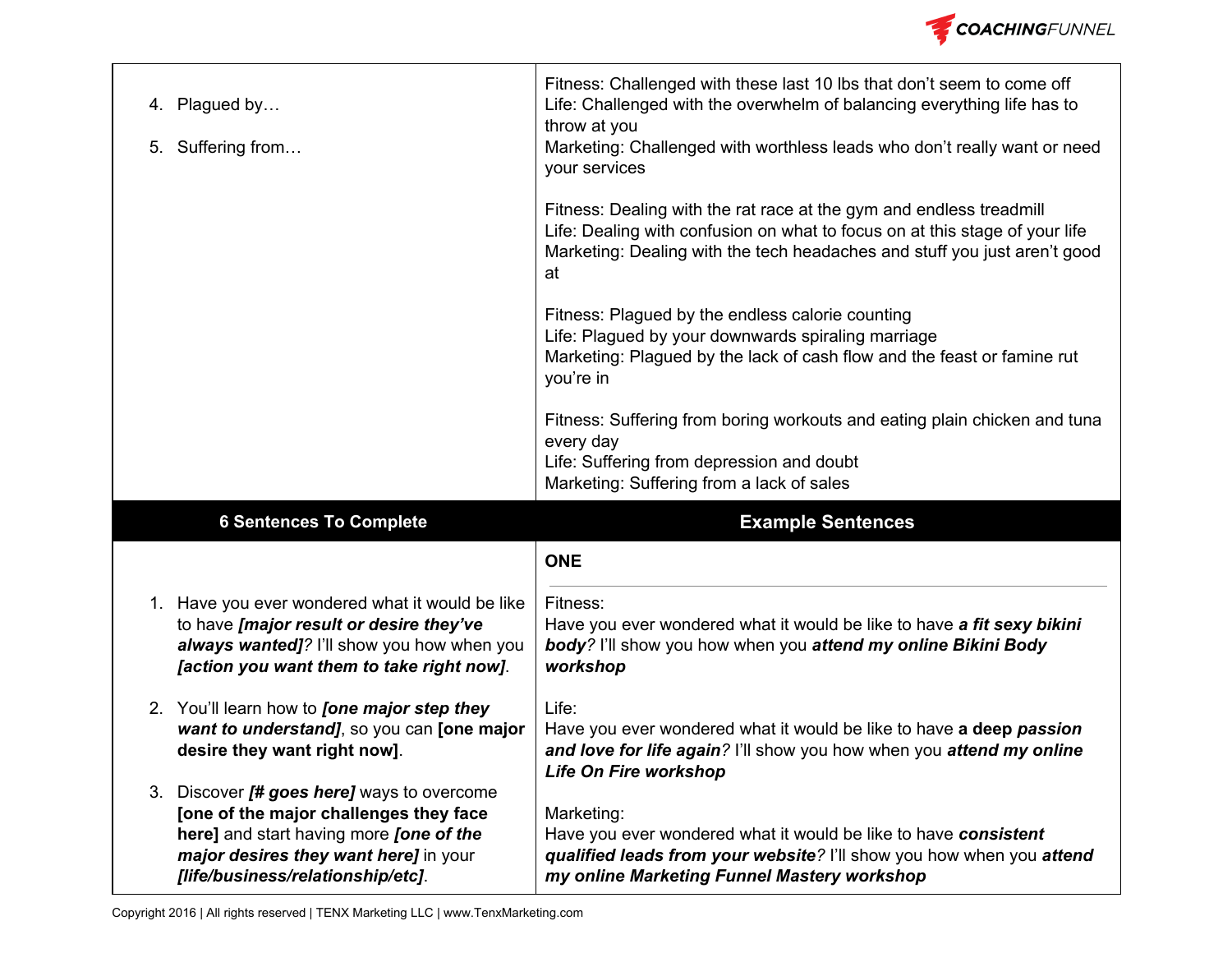

|                                                                                                                                                                  | <b>TWO</b>                                                                                                                                                     |
|------------------------------------------------------------------------------------------------------------------------------------------------------------------|----------------------------------------------------------------------------------------------------------------------------------------------------------------|
| 4. Get the blueprints, process maps, and<br>detailed breakdowns of the exact [choose:<br>systems/procedures/steps] that are<br>currently working best right now. | Fitness:<br>You'll learn how to shed 5-7 lbs in just 3 weeks, so you can get ready<br>for that summer vacation that's almost here.                             |
| 5. Find out what type of [thing/tool/thought<br>process/etc they desire to learn] works best<br>to get [their desired results].                                  | Life:<br>You'll learn how to use my 3 step formula to deeper passion, so you<br>can feel that fire in your soul again.                                         |
| 6. Discover the unknown secrets of [hot topic in<br>your industry right now].                                                                                    | Marketing:<br>You'll learn how to capture and qualify leads automatically, so you can<br>focus only on those who are truly interested in buying your products. |
|                                                                                                                                                                  | <b>THREE</b>                                                                                                                                                   |
|                                                                                                                                                                  | Fitness:<br>Discover 5 ways to overcome workout burnout and start having more<br>excitement and energy in your workouts.                                       |
|                                                                                                                                                                  | Life:<br>Discover 3 ways to overcome career burnout and start having more<br>passion for you talents and skills in your career.                                |
|                                                                                                                                                                  | Marketing:<br>Discover the #1 way to start closing more sales and start having more<br>success with the current leads in your funnel.                          |
|                                                                                                                                                                  | <b>FOUR</b>                                                                                                                                                    |
|                                                                                                                                                                  | Fitness:<br>Get the blueprints, process maps, and detailed breakdowns of the exact<br>workout plans that are currently working best right now.                 |
|                                                                                                                                                                  | Life:<br>Get the blueprints, process maps, and detailed breakdowns of the exact<br>weekly planning process that's currently working best right now.            |